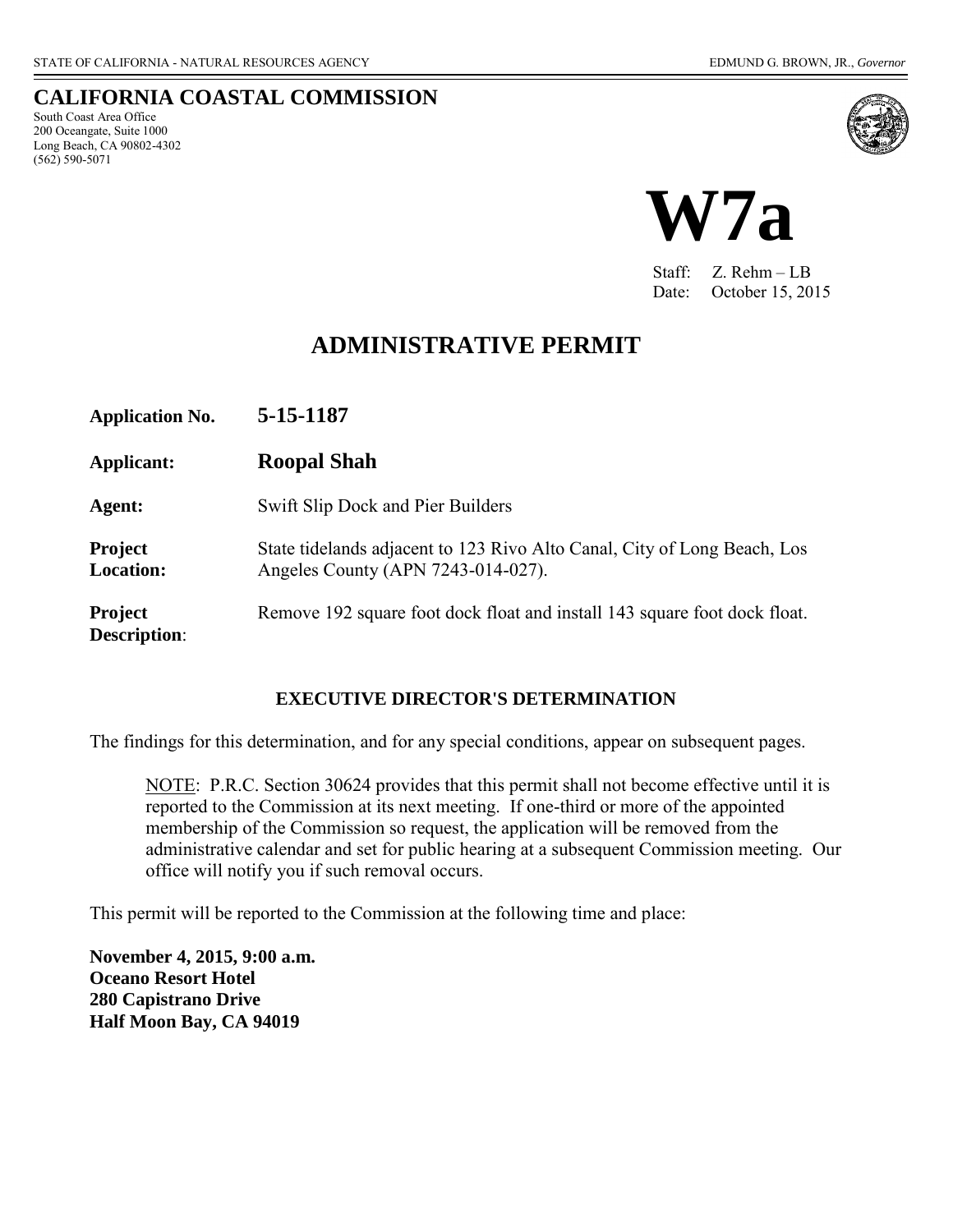## IMPORTANT - Before you may proceed with development, the following must occur:

Pursuant to 14 Cal. Admin. Code Sections 13150(b) and 13158, you must sign the enclosed duplicate copy acknowledging the permit's receipt and accepting its contents, including all conditions, and return it to our office. Following the Commission's meeting, and once we have received the signed acknowledgement and evidence of compliance with all special conditions, we will send you a Notice of Administrative Permit Effectiveness.

#### **BEFORE YOU CAN OBTAIN ANY LOCAL PERMITS AND PROCEED WITH DEVELOPMENT, YOU MUST HAVE RECEIVED BOTH YOUR ADMINISTRATIVE PERMIT AND THE NOTICE OF PERMIT EFFECTIVENESS FROM THIS OFFICE.**

 CHARLES LESTER Executive Director

 by: Zach Rehm Coastal Program Analyst

### **STANDARD CONDITIONS:**

This permit is granted subject to the following standard conditions:

- 1. **Notice of Receipt and Acknowledgment.** The permit is not valid and development shall not commence until a copy of the permit, signed by the permittee or authorized agent, acknowledging receipt of the permit and acceptance of the terms and conditions, is returned to the Commission office.
- 2. **Expiration.** If development has not commenced, the permit will expire two years from the date the Commission voted on the application. Development shall be pursued in a diligent manner and completed in a reasonable period of time. Application for extension of the permit must be made prior to the expiration date.
- 3. **Interpretation.** Any questions of intent or interpretation of any term or condition will be resolved by the Executive Director or the Commission.
- 4. **Assignment.** The permit may be assigned to any qualified person, provided assignee files with the Commission an affidavit accepting all terms and conditions of the permit.
- 5. **Terms and Conditions Run with the Land.** These terms and conditions shall be perpetual, and it is the intention of the Commission and the permittee to bind all future owners and possessors of the subject property to the terms and conditions.

**SPECIAL CONDITIONS:** [See pages five through eight.](#page-4-0)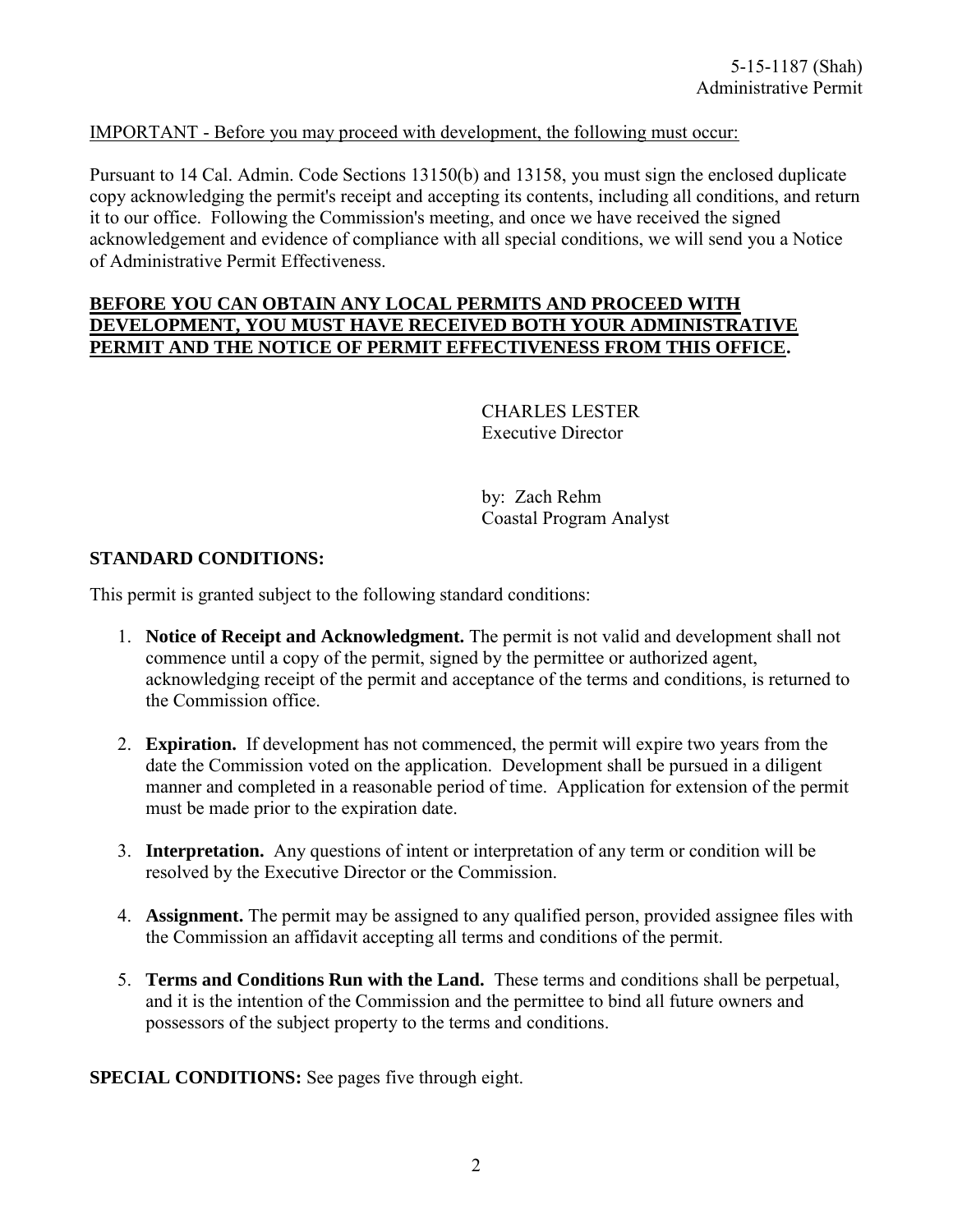## **EXECUTIVE DIRECTOR'S DETERMINATION (continued):**

The Executive Director hereby determines that the proposed development is a category of development, which, pursuant to PRC Section 30624, qualifies for approval by the Executive Director through the issuance of an Administrative Permit. Subject to Standard and Special Conditions as attached, said development is in conformity with the provisions of Chapter 3 of the Coastal Act of 1976 and will not have any significant impacts on the environment within the meaning of the California Environmental Quality Act. If located between the nearest public road and the sea, this development is in conformity with the public access and public recreation policies of Chapter 3.

# **FINDINGS FOR EXECUTIVE DIRECTOR'S DETERMINATION:**

## **A. PROJECT DESCRIPTION**

The applicant proposes to replace a pre-existing 192 square foot L-shaped dock float with a 143 square foot rectangular dock float in Rivo Alto Canal in southeast Long Beach **[\(Exhibits 1 and 2\)](#page-8-0)**. The preexisting dock float and two 2" davits were removed by the City of Long Beach as part of the Naples Seawall Repair Project (Phase 1). The new davits and a means to reach the dock system (including new 3' x 18' gangway) from the new seawall will be installed by the City upon completion of the seawall repairs **[\(Exhibit 3\)](#page-10-0)**. The proposed 6' x 28' dock float complies with the maximum six-foot width of new or reconstructed dock systems within Rivo Alto Canal as set forth in Special Condition 8 of Coastal Development Permit 5-11-085 [Naples Seawall Repair Project (Phase 1), City of Long Beach]. There will be no fill of coastal waters as a result of the subject development and water coverage will be reduced. No bottom disturbance or dredging is proposed or permitted by the subject application.

Naples Island (actually three islands) and the Naples Canals (Rivo Alto and Naples Canal) were constructed (dredged and filled) in the early 1900s in the delta of the San Gabriel River, the area that is now Alamitos Bay. Rivo Alto Canal is currently 65 to 70 feet wide and 7 to 14 feet deep, depending on the tide. A twenty-foot wide portion of public land exists on the upland portions along each side of the Rivo Alto Canal right-of-way, between the seawalls and the property lines of the residents whose homes line the canal. Subject to the conditions of Coastal Development Permit 5-11-085, the City of Long Beach is in the process of installing new steel sheet-pile seawalls on the water side of the existing vertical concrete seawalls along both sides of Rivo Alto Canal (1,915 linear feet), and new guardrails, landscape beds, sidewalks, improved drainage, and relocated street lighting in the public right-of-way along the canal.

The proposed dock system is associated with the adjacent single-family residence at 123 Rivo Alto Canal and is for recreational boating purposes. The applicant submitted an eelgrass survey dated June 16, 2015 which indicated that eelgrass was present adjacent to the southern extent (canal-side) of the pre-existing dock. Because the seawall is being reconstructed 18 inches further into the canal, the new dock and gangway will be installed approximately 18 inches further into the canal, potentially impacting eelgrass. Eelgrass impacts within the Phase 1 area of Rivo Alto Canal are subject to mitigation by the City of Long Beach, as detailed in Special Condition 3 of Coastal Development Permit 5-11-085. Required eelgrass mitigation for the entire Naples Seawall Repair Project will be established based on pre-construction and post-construction surveys conducted by the City of Long Beach **[\(Exhibit 2\)](#page-9-0)**, subject to the standards of the California Eelgrass Mitigation Policy, with a minimum replacement ratio of 1.2 to 1. Mitigation will be provided at established sites within either the Marine Stadium area of Alamitos Bay or within Colorado Lagoon. Invasive algae (*Caulerpa*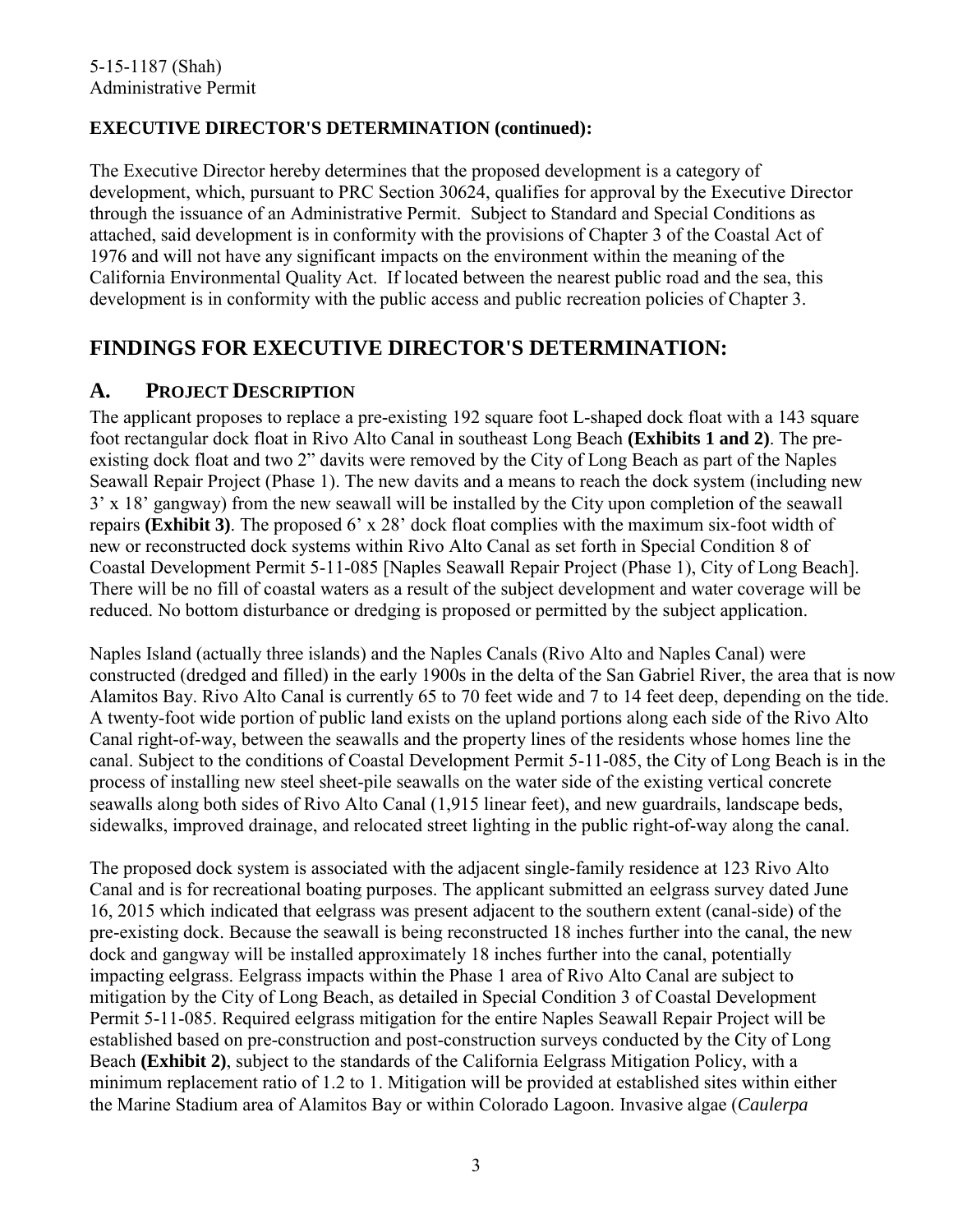*taxifolia*) was not observed at the site and is subject to continued monitoring by the City of Long Beach. **Special Condition 2** and **Special Condition 3** require the applicant to implement best management practices during construction and post-construction in order to avoid any significant adverse effects to marine resources. Therefore, as conditioned, the development will not have any significant adverse effects on marine resources.

The proposed project may partially obstruct the approximately 20-foot wide public right-of-way that runs between the applicant's property and the Rivo Alto Canal. The public right-of-way features a concrete walkway and may be partially landscaped by the applicant but is subject to improvement by the City of Long Beach, consistent with the requirements of Coastal Development Permit 5-11-085. The subject development (new dock system) requires an access point (stairs or ladder adjacent to the seawall) which may partially obstruct the walkway. **Special Condition 4** states that the only permitted improvements to the public right-of-way are stairs or a ladder adjacent to the seawall associated with the proposed gangway, seating available to the public, and drought tolerant non-invasive landscaping. Additionally, Special Condition 4 requires that a minimum of six feet of the reconstructed sidewalk shall remain open and accessible to the general public 24 hours a day, consistent with the other Naples Island public walkways and Special Condition 12 of Coastal Development Permit 5-11-085.

The proposed project has received the approval of the City of Long Beach Marine Bureau (5/7/15) and the City of Long Beach Department of Development Services (5/19/15). The City is in the process of implementing a dock float and pier lease program for the limited-term private use and occupation of State tidelands for development associated with recreational boating activities (i.e., private docks and piers) within the Phase 1 area of Rivo Alto Canal. The program has established fees in relation to the lease area and temporal length of each lease and all revenue will be deposited into the City's Tidelands Fund to be utilized for public access improvements in the City of Long Beach. Because the development associated with this permit is private use of State tidelands which impacts public access through the narrow canal popular with public kayakers and gondola passengers (60 to 80 feet wide), **Special Condition 5** requires the applicant to provide mitigation in the form of a lease fee to the City which will be used to enhance public access in other areas. Only as conditioned is the project consistent with the Chapter 3 policies of the Coastal Act.

## **B. PUBLIC RECREATION/MARINE RESOURCES**

The proposed recreational boat dock development and its associated structures are an allowable and encouraged marine related use. There will be no net increase in number of piles or fill of coastal waters and water coverage will be reduced. The proposed development has been conditioned to minimize any significant adverse effect the project may have on the environment by avoiding or mitigating impacts upon sensitive marine resources, such as eelgrass. There are no feasible less environmentally damaging alternatives available. As conditioned, the project will not significantly adversely impact eelgrass beds and will not contribute to the dispersal of the invasive aquatic algae, *Caulerpa taxifolia*. Further, as proposed and conditioned, the project, which is to be used solely for recreational boating purposes, conforms with Sections 30224 and 30233 of the Coastal Act.

## **C. PUBLIC ACCESS**

As conditioned, the proposed development will not have any new adverse impact on public access to the coast or to nearby recreational facilities. Thus, as conditioned, the proposed development conforms with Sections 30210 through 30214, Sections 30220 through 30224, and 30252 of the Coastal Act.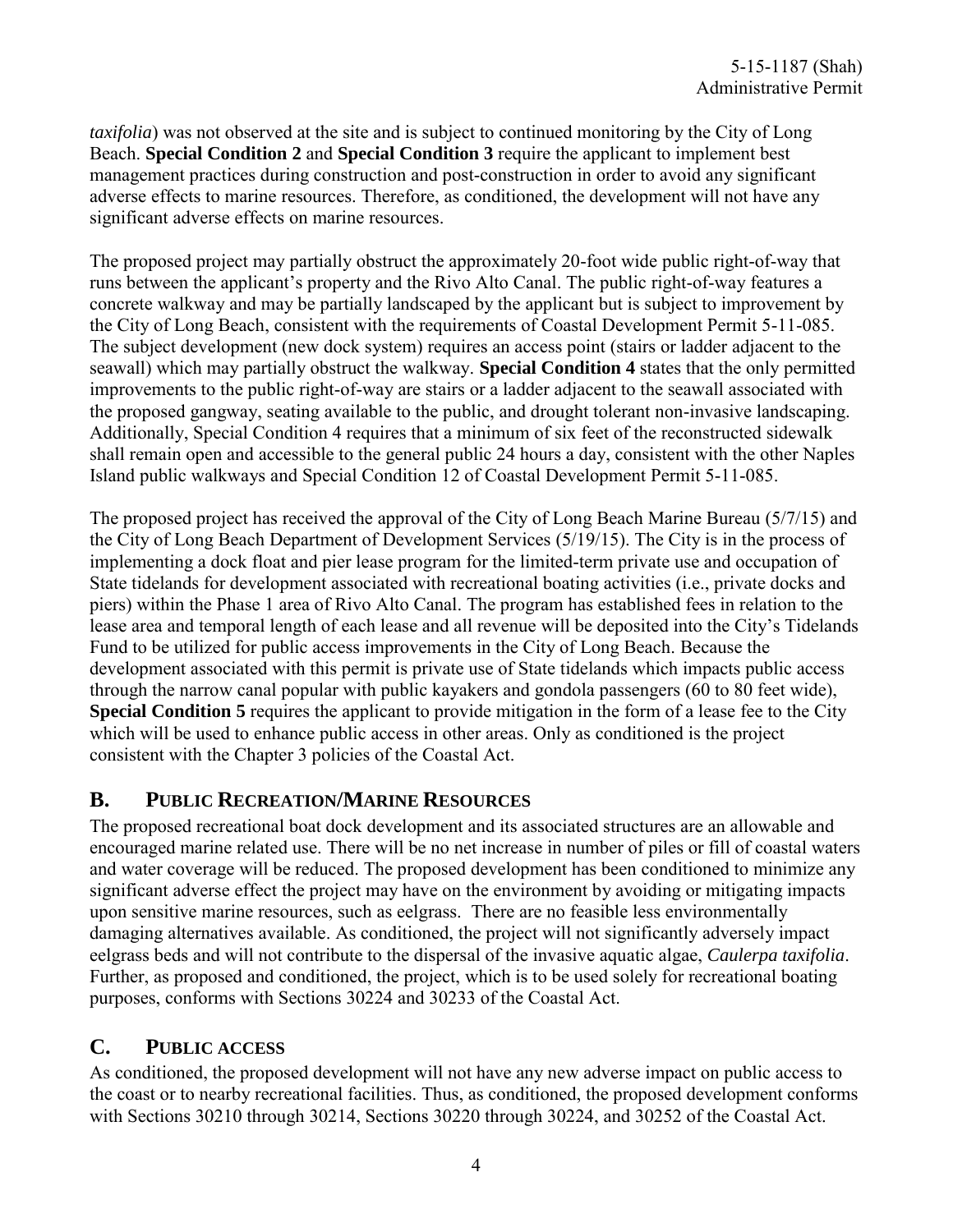# <span id="page-4-0"></span>**D. WATER QUALITY**

The proposed dock work will be occurring on or within coastal waters. The proposed development has a potential for a discharge of polluted runoff from the project site into coastal waters. The development, as proposed and as conditioned, incorporates best management practices (BMPs) to minimize the effect of construction and post-construction activities on the marine environment. These BMPs include, but are not limited to, the appropriate management of equipment and construction materials and for the use of post-construction best management practices to minimize the project's adverse impact on coastal waters. Therefore, the proposed development, as conditioned, conforms with Sections 30230 and 30231 of the Coastal Act regarding the protection of water quality to promote the biological productivity of coastal waters and to protect human health.

# **E. LOCAL COASTAL PROGRAM**

A coastal development permit is required from the Commission for the proposed development because it is located within the Commission's area of original jurisdiction. The Commission's standard of review for the proposed development is the Chapter 3 policies of the Coastal Act. The City of Long Beach certified LCP is advisory in nature and may provide guidance. The Commission certified the City of Long Beach LCP on July 22, 1980. As conditioned, the proposed development is consistent with Chapter 3 of the Coastal Act and with the certified LCP for the area.

# **F. CALIFORNIA ENVIRONMENTAL QUALITY ACT (CEQA)**

As conditioned, there are no feasible alternatives or additional feasible mitigation measures available that would substantially lessen any significant adverse effect that the activity may have on the environment. Therefore, the proposed project, as conditioned to mitigate the identified impacts, is the least environmentally damaging feasible alternative and can be found consistent with the requirements of the Coastal Act to conform to CEQA.

# **SPECIAL CONDITIONS:**

This permit is granted subject to the following special conditions:

- **1. Permit Compliance.** Boating related uses are the only uses permitted by the approved development. All development must occur in strict compliance with the proposal as set forth in the application for permit, subject to any special conditions. Any deviation from the approved project must be submitted for review by the Executive Director to determine whether an amendment to this coastal development permit is required.
- **2. Construction Responsibilities.** By acceptance of this permit, the permittee agrees that Construction-related requirements shall include, but shall not be limited to, the following Best Management Practices:
	- a. No demolition or construction materials, equipment, debris, or waste shall be placed or stored where it may enter sensitive habitat, receiving waters or a storm drain, or be subject to wave, wind, rain, or tidal erosion and dispersion;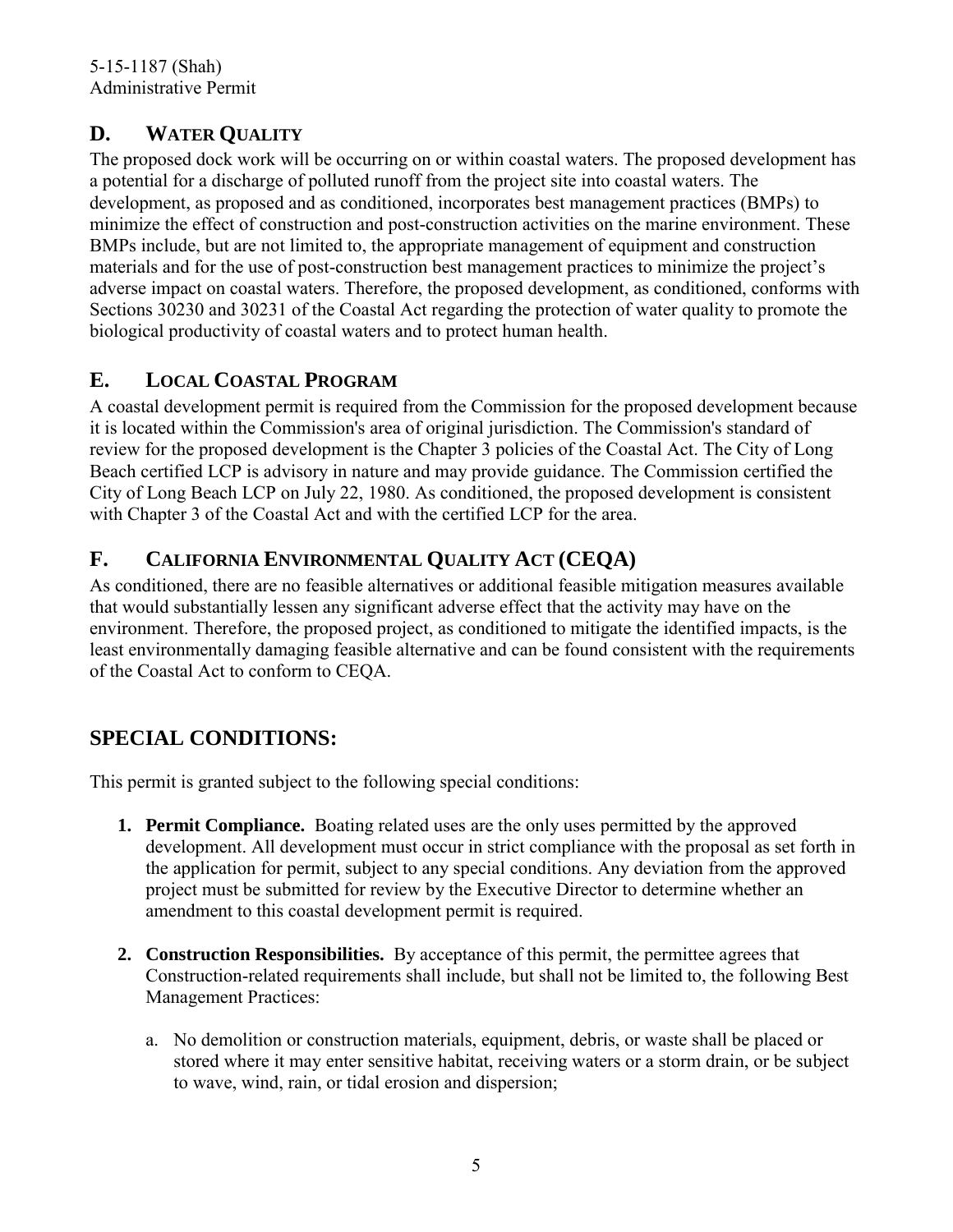- b. Any and all debris resulting from construction activities shall be removed from the site within 24 hours of the completion of construction;
- c. No machinery or construction materials not essential for project improvements shall be allowed at any time in the intertidal zone;
- d. If turbid conditions will be generated during construction, a silt curtain shall be utilized to control turbidity;
- e. Floating booms shall be used to contain debris discharged into coastal waters and any debris discharged shall be removed as soon as possible after loss;
- f. Non-buoyant debris discharged into coastal waters shall be recovered by divers as soon as possible after loss;
- g. Demolition or construction debris and sediment shall be removed from work areas each day that demolition or construction occurs to prevent the accumulation of sediment and other debris that may be discharged into coastal waters;
- h. All trash and debris shall be disposed in the proper trash and recycling receptacles at the end of every construction day;
- i. The applicant shall provide adequate disposal facilities for solid waste, including excess treated wood or concrete, produced during demolition or construction;
- j. Debris shall be disposed of at a legal disposal site or recycled at a recycling facility. If the disposal site is located in the coastal zone, a coastal development permit or an amendment to this permit shall be required before disposal can take place unless the Executive Director determines that no amendment or new permit is legally required;
- k. All stock piles and construction materials shall be covered, enclosed on all sides, surrounded by a berm, shall be located as far away as possible from drain inlets and any waterway, and shall not be stored in contact with the soil;
- l. Machinery and equipment shall be maintained and washed in confined areas specifically designed to control runoff. Thinners or solvents shall not be discharged into sanitary or storm sewer systems;
- m. The discharge of any hazardous materials into any receiving waters shall be prohibited;
- n. Spill prevention and control measures shall be implemented to ensure the proper handling and storage of petroleum products and other construction materials. Measures shall include a designated fueling and vehicle maintenance area with appropriate berms and protection to prevent any spillage of gasoline or related petroleum products or contact with runoff. The area shall be located as far away from the receiving waters and storm drain inlets as possible. The applicant and the applicant's contractors shall have adequate equipment to contain and absorb or collect any such spill immediately;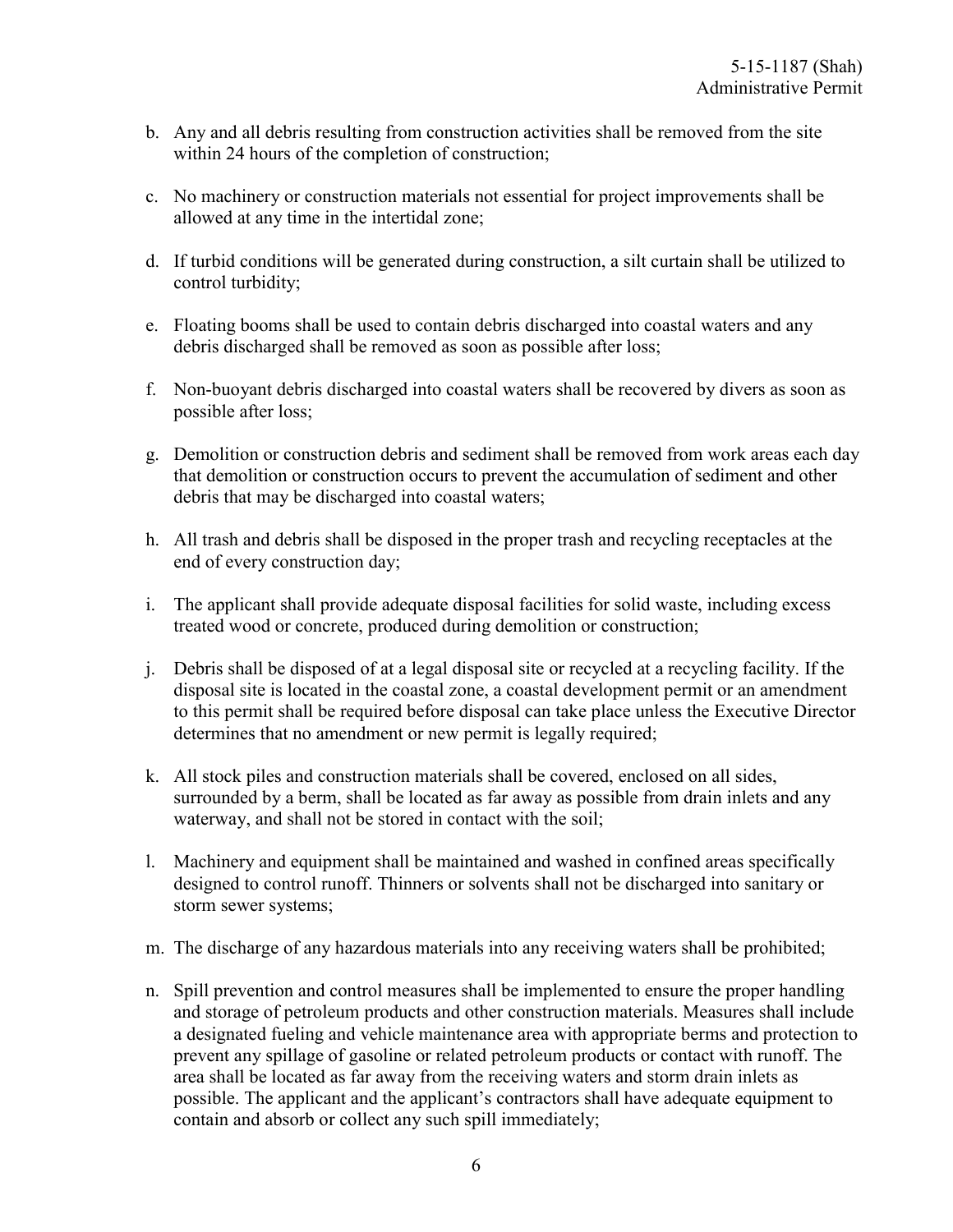- o. Best Management Practices (BMPs) and Good Housekeeping Practices (GHPs) designed to prevent spillage and/or runoff of demolition or construction-related materials, and to contain sediment or contaminants associated with demolition or construction activity, shall be implemented prior to the on-set of such activity; and
- p. All construction related BMPs shall remain in place and be maintained in a functional condition throughout the duration of construction activity, and all construction equipment and surplus materials have been removed from the site.
- **3. Best Management Practices (BMP) Program.** By acceptance of this permit, the permittee agrees that the long-term water-borne berthing of boat(s) in the approved dock and/or boat slip will be managed in a manner that protects water quality pursuant to the implementation of the following BMPs:
	- a. Boat Cleaning and Maintenance Measures:
		- In-water top-side and bottom-side boat cleaning shall minimize the discharge of soaps, paints and debris.
		- In-the-water hull scraping or any process that occurs under water that results in the removal of paint from boat hulls is prohibited. Only detergents and cleaning components that are designated by the manufacturer as phosphate-free and biodegradable shall be used, and only minimal amounts shall be used.
		- The applicant shall minimize the use of detergents and boat cleaning and maintenance products containing ammonia, sodium hypochlorite, chlorinated solvents, petroleum distillates or lye.
	- b. Solid and Liquid Waste Management Measures:
		- All trash, recyclables, and hazardous wastes or potential water contaminants, including old gasoline or gasoline with water, absorbent materials, oily rags, lead acid batteries, anti-freeze, waste diesel, kerosene and mineral spirits shall be disposed of in a proper manner and shall not at any time be disposed of in the water or gutter.
	- c. Petroleum Control Management Measures:
		- Oil absorbent materials should be examined at least once a year and replaced as necessary. The applicant shall recycle the materials, if possible, or dispose of them in accordance with hazardous waste disposal regulations. The boaters are encouraged to regularly inspect and maintain engines, seals, gaskets, lines and hoses in order to prevent oil and fuel spills. Boaters are also encouraged to use preventive engine maintenance, oil absorbents, bilge pump-out services, or steam cleaning services as much as possible to clean oily bilge areas. Clean and maintain bilges. Do not use detergents while cleaning. The use of soaps that can be discharged by bilge pumps is discouraged.
- 4. **Public Access along the Public Right-of-Way.** The proposed project shall not interfere with public access and use of the public right-of-way that runs between the applicant's property and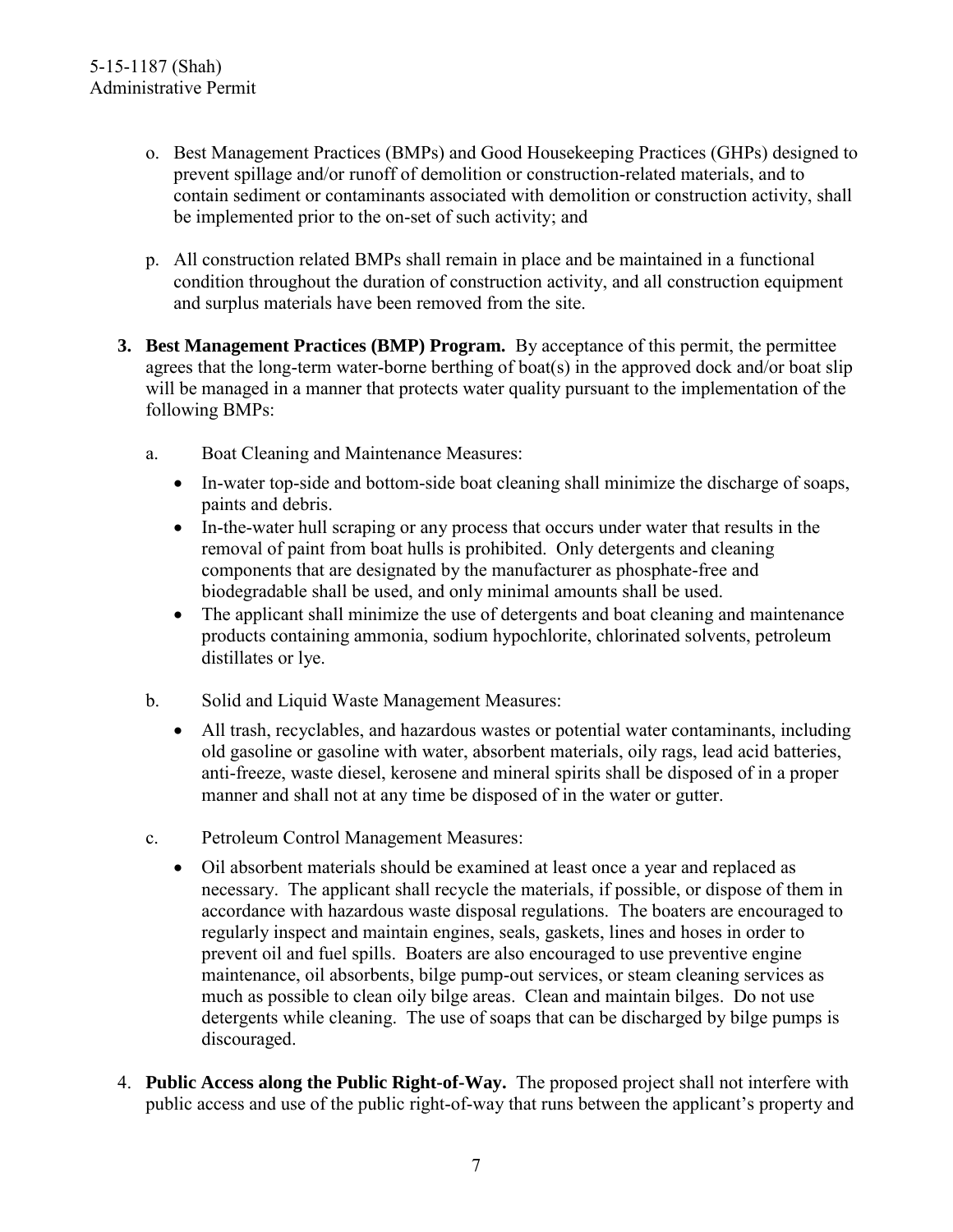Rivo Alto Canal. The only permitted improvements to the public right-of-way are a stairway or ladder adjacent to the seawall associated with the proposed gangway, seating available to the public, and drought tolerant non-invasive landscaping.

A minimum of six feet of the reconstructed sidewalk shall remain open and accessible to the general public 24 hours a day, consistent with the other Naples Island public walkways and Special Condition 12 of Coastal Development Permit 5-11-085.

Vegetated landscaped areas shall consist of drought tolerant plants, which are non-invasive. No plant species listed as problematic and/or invasive by the California Native Plant Society (http://www.CNPS.org/), the California Invasive Plant Council (formerly the California Exotic Pest Plant Council) (http://www.cal-ipc.org/), or as may be identified from time to time by the State of California shall be employed or allowed to naturalize or persist on the site. No plant species listed as a "noxious weed" by the State of California or the U.S. Federal Government shall be utilized within the property. All plants shall be low water use plants as identified by California Department of Water Resources (See: http://www.water.ca.gov/wateruseefficiency/ docs/wucols00.pdf). Irrigation systems are not permitted within the public right-of-way.

- **5. Dock Float and Pier Leases.** By acceptance of Coastal Development Permit 5-15-1187, the permittee agrees, on behalf of itself and all successors and assigns, that the development subject to this permit shall be subject to the terms of the dock float and pier lease program for Rivo Alto Canal, implemented by the City of Long Beach for the limited-term private use and occupation of State Tidelands for development associated with recreational boating activities (i.e., private docks and piers). Prior to construction of the proposed project, the permittee shall enter into and pay the required fees for a dock and pier lease with the City of Long Beach Marine Bureau. Such fees shall be used for public access improvements to the public right-ofway, consistent with the requirements of Coastal Development Permit 5-11-085.
- **6. Resource Agencies.** The permittee shall comply with all requirements, requests and mitigation measures from the California Department of Fish and Wildlife, the Regional Water Quality Control Board, the U.S. Army Corps of Engineers, and the U.S. Fish and Wildlife Service with respect to preservation and protection of water quality and marine environment. Any change in the approved project that may be required by the above-stated agencies shall be submitted to the Executive Director in order to determine if the proposed change shall require a permit amendment pursuant to the requirements of the Coastal Act and the California Code of Regulations.

### **ACKNOWLEDGMENT OF PERMIT RECEIPT/ACCEPTANCE OF CONTENTS:**

\_\_\_\_\_\_\_\_\_\_\_\_\_\_\_\_\_\_\_\_\_\_\_\_\_\_\_\_ \_\_\_\_\_\_\_\_\_\_\_\_\_\_\_\_\_\_\_\_\_\_

I/We acknowledge that I/we have received a copy of this permit and have accepted its contents including all conditions.

Applicant's Signature Date of Signing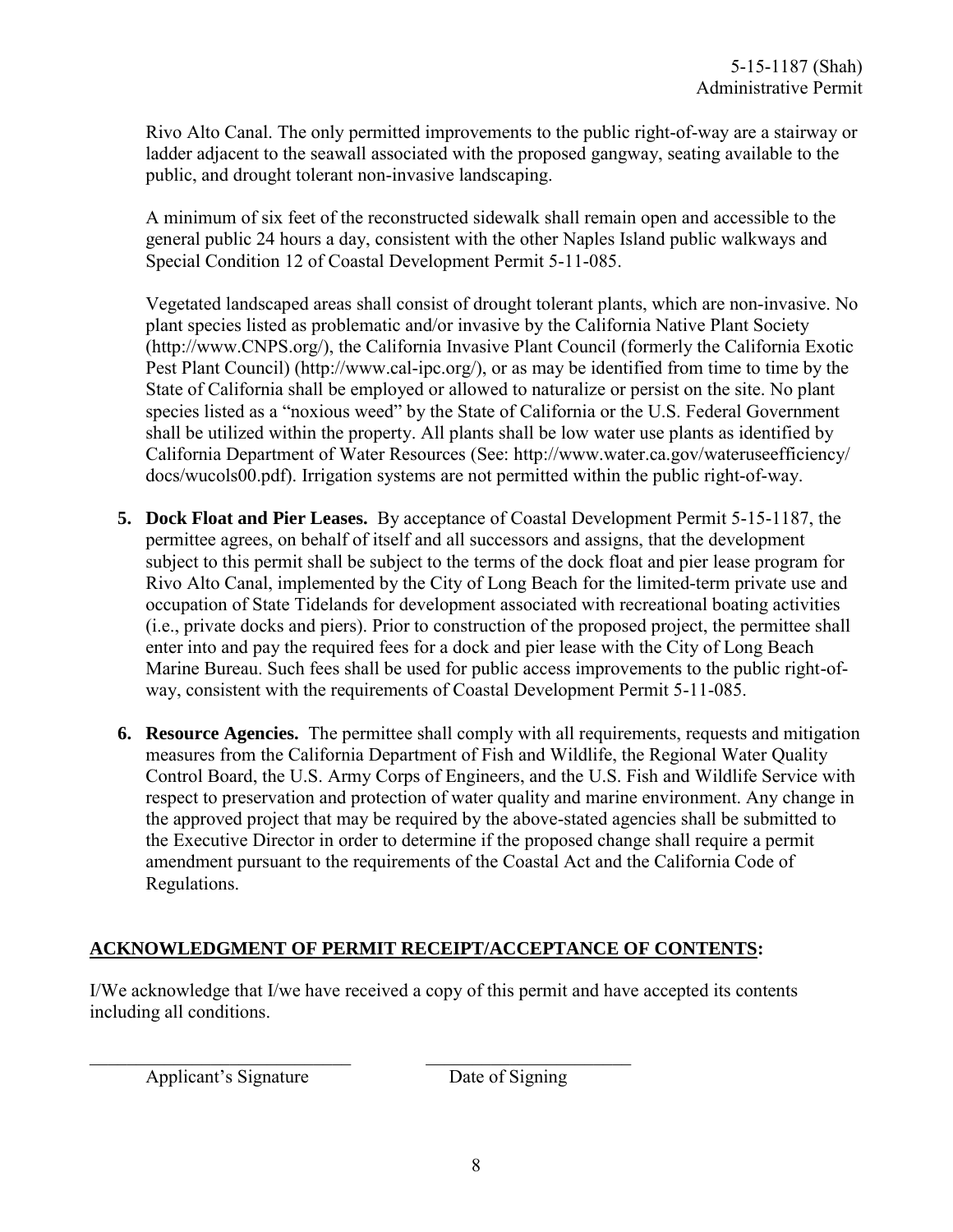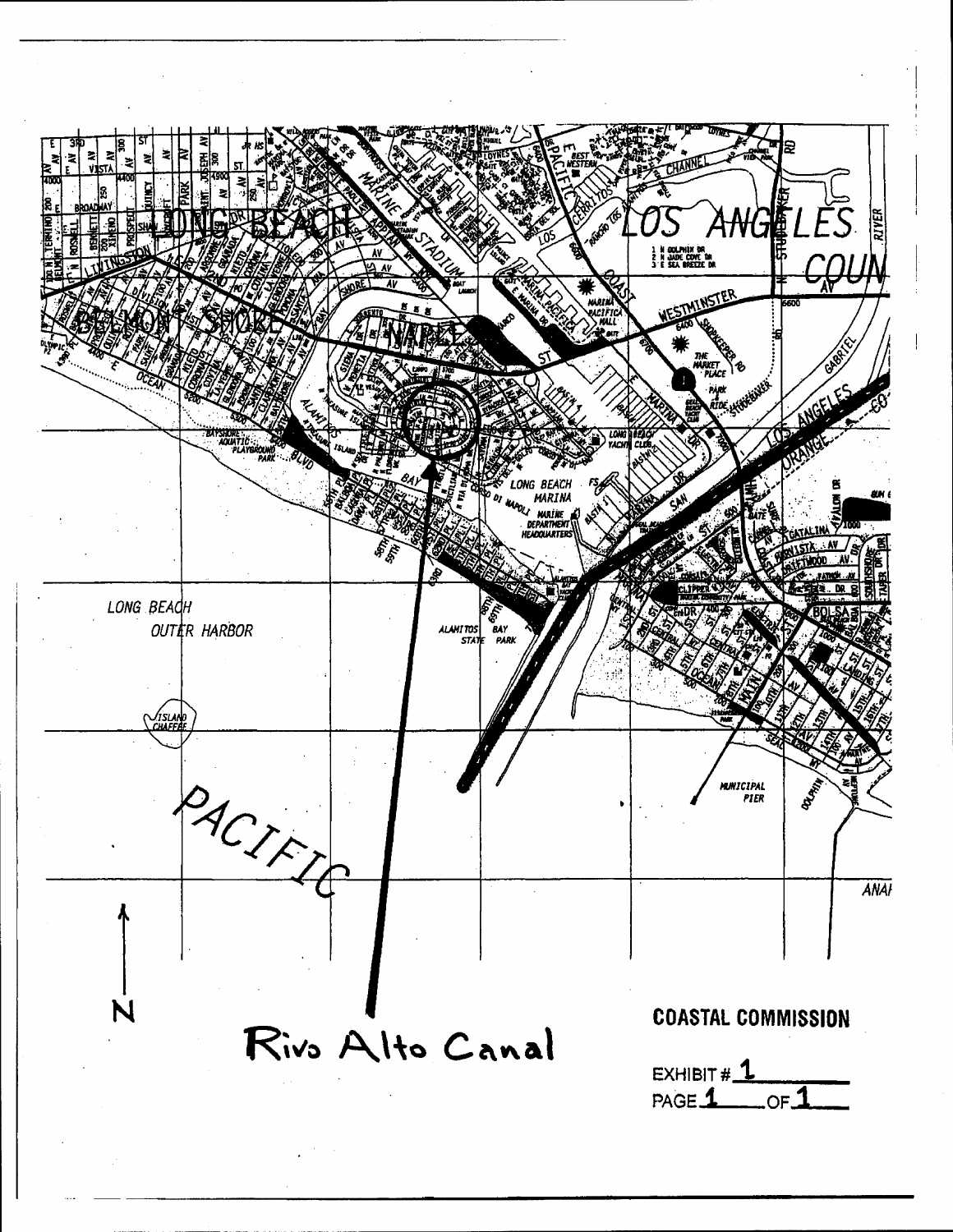



Tetra Tech, Inc. ENGINEERS ARCHITECTS SCIENTISTS

401 East Ocean Bivd., Suite 420 Long Beach, California 90802 Ph. (562) 495-0495 fax (562) 495-5029 **Eelgrass Survey Results** 

**Naples North-East Quadrant** Rivo Alto Canal Long Beach, California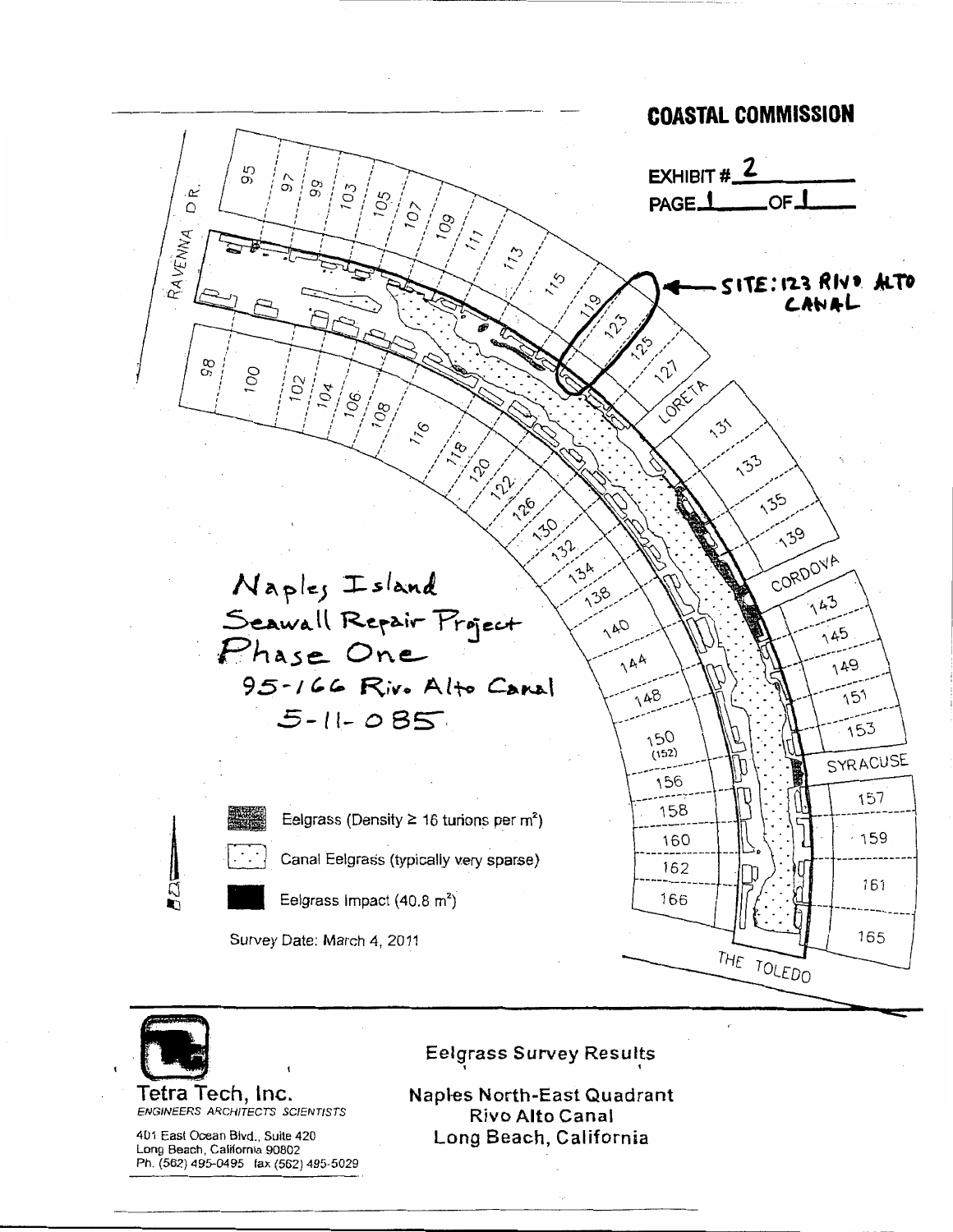